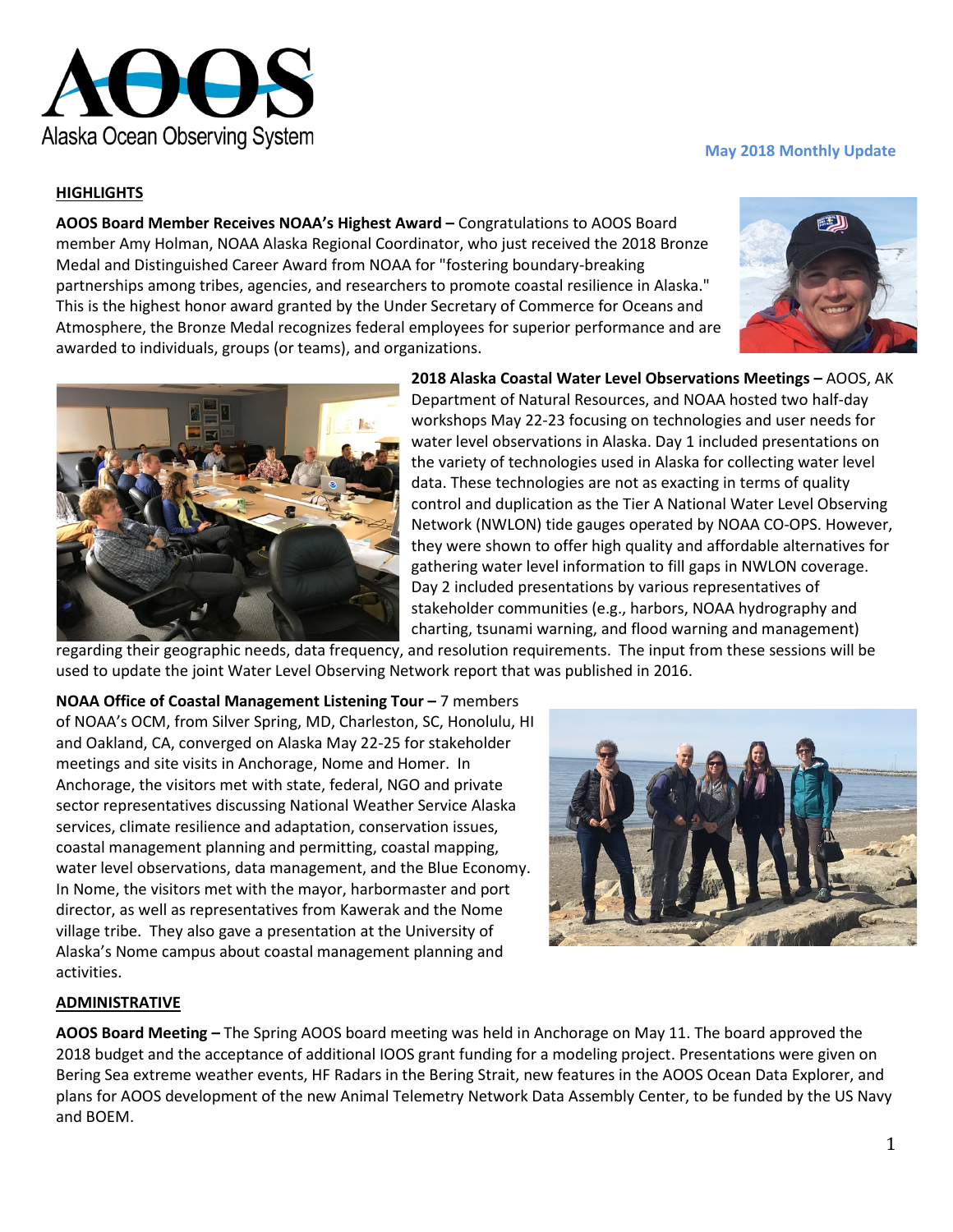**FY18 Subawards –** AOOS received the Year 3 FY18 funding level for our five-year cooperative agreement and determined subaward funding levels. We are preparing to finalize agreements for the upcoming project year.

## **PARTNERSHIPS AND COLLABORATIONS**

**Climate Action Leadership Team** – Governor Walker's CALT met throughout the month of May to gather more input on a draft policy that is now out for public review. Molly and UAF's Larry Hinzman are co-leading a new Science Advisory Committee that will also be involved in the policy's development. The Governor's Climate Change Strategy Administrative Order and the recently released for public comment draft climate policy can be accessed here: <https://tinyurl.com/y96t6wb6> and [https://tinyurl.com/yd4dn6ua.](https://tinyurl.com/yd4dn6ua) The Governor's climate change website is [http://climatechange.gov.alaska.gov/.](http://climatechange.gov.alaska.gov/)

**Bering Strait Research Coordination -** Molly, other members of the Interagency Arctic Research Policy Committee's Environmental Intelligence Team (including NOAA's Emily Osborne and NSF's Anjuli Bamzai), NOAA's Alaska Regional Coordinator Amy Holman, Darcy Dugan and the Alaska Harmful Algal Bloom Network, and Alaska Sea Grant's Gay Sheffield are all working together to facilitate a more coordinated response to increased concerns by Bering Strait residents for impacts of warm ocean waters and reduced sea ice. The changes residents are experiencing are more dramatic than expected. The team is working on 3 fronts, to 1) increase food safety and water quality sampling in the region; 2) facilitate more coordination among the 2018 research cruises and enhance data collection when possible; and 3) increase communication among researchers, and between the research community, agency managers, and local residents. If you're interested in being on the team working on this effort, contact Molly.

**Esther Island SNOTEL Station –** The SNOTEL station on Esther Island is supported by AOOS, managed through the Prince William Sound Science Center in Cordova, and streams data to the AOOS data portal. Managers at the Prince William Sound Aquaculture Association's Esther Island hatchery, as well as boaters and pilots in the region, depend on the data provided by this station for local weather. When the data stream was interrupted earlier in May, hatchery manager Dale Lords went out to check on it. He made some field repairs to the solar panel and got the station up and running. Great work Dale! It's partnerships like these that help AOOS provide ocean and coastal observations at a lower cost.

### **IOOS ACTIVITIES**

**IOOS FAC** – The IOOS Federal Advisory Committee will meet in Juneau August 28-29. One day will be held jointly with NOAA's Hydrographic Services Review Panel, with a focus on marine navigation safety services. Molly is helping with logistics and the agenda.

**IOOS Certification Engagement –** Molly is working with other IOOS Regional Association directors on a coordinated strategy for branding and promoting NOAA's certification of all 11 RAs.

### **MEETINGS & CONFERENCES**

**ESMWG meeting –** Molly attended the Ecosystem Sciences and Management Working Group of NOAA's Science Advisory Board May 7-8 in Baton Rouge, LA. The working group is chaired by former AOOS board member Mike Castellini of University of Alaska Fairbanks. Much of the meeting was spent discussing ecosystem science to support the Blue Economy.

### **OUTREACH**

**Communications plan finalized –** Holly Kent, Director of Outreach and Administration, finalized the communications plan for the next year and has begun implementation, including a major refresh of the AOOS website, and more targeted

communications with our stakeholder groups. Development of the plan was aided by a survey of AOOS website and data portal users.

**"Ask a Scientist"** – The latest episode of the Alaska Ocean Acidification Network's video series addresses the question of whether ocean acidification influences harmful algal blooms (HABS) with Angie Doroff and Darcy Dugan. Check out the 6- minute video on the [Alaska OA Network](http://www.aoos.org/alaska-ocean-acidification-network/) homepage.